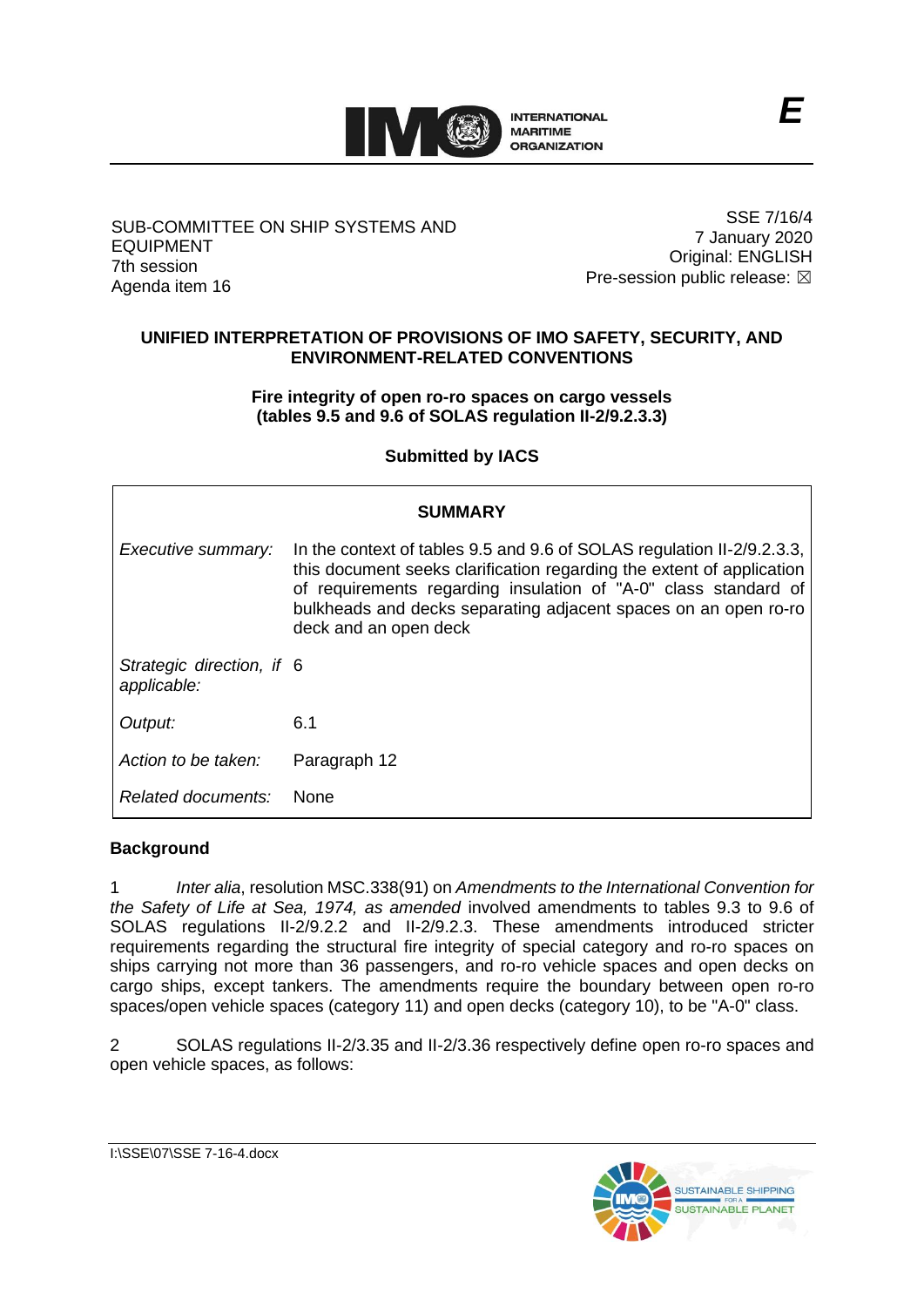"*Open ro-ro spaces* are those ro-ro spaces that are either open at both ends or have an opening at one end, and are provided with adequate natural ventilation effective over their entire length through permanent openings distributed in the side plating or deckhead or from above, having a total area of at least 10% of the total area of the space sides.

*Open vehicle spaces* are those vehicle spaces either open at both ends or have an opening at one end and are provided with adequate natural ventilation effective over their entire length through permanent openings distributed in the side plating or deckhead or from above, having a total area of at least 10% of the total area of the space sides."

# **Discussion**

3 The application of the definitions of "open ro-ro spaces" and "open vehicle spaces" inherently result in openings in one or both ends of open ro-ro and vehicle spaces, in addition to possible permanent openings for ventilation. The fire integrity requirements introduced by resolution MSC.338(91) have created uncertainty regarding the global and consistent application of the requirement for the boundary between ro-ro vehicle spaces and open decks to be "A-0" class.

4 It is understood that the intention of these amendments was not to ban the use of open ro-ro spaces and some openings should be permitted. However, the requirement for the boundary between these spaces to be "A-0" class has not been brought into line with the definitions for open ro-ro or vehicle spaces.

5 Clarification regarding the standards applicable to various openings (e.g. doors, hatches, ramps and ventilation) in "A" class divisions for ro-ro and vehicle spaces, was introduced by the *Unified interpretations of SOLAS regulations II-2/9 and II-2/13* (MSC.1/Circ.1511), which was approved after the adoption of resolution MSC.338(91)). However, these unified interpretations only address the standards for closing appliances and do not address large permanent openings in open ro-ro decks.

6 SOLAS regulation II-2/20.3.1.5 prescribes restrictions on the positioning of permanent openings in ro-ro decks, as follows:

"Permanent openings in the side plating, the ends or deckhead of the space shall be so situated that a fire in the cargo space does not endanger stowage areas and embarkation stations for survival craft and accommodation spaces, service spaces and control stations in superstructures and deckhouses above the cargo spaces."

7 However, considering that the title of section 3 of SOLAS regulation II-2/20 refers to "…closed vehicle spaces, closed ro-ro spaces and special category spaces", it is considered that SOLAS regulation II-2/20.3.1.5 should apply to these spaces only.

8 It is noted that the text of SOLAS regulation II-2/20.3.1.5 was introduced in 1996 as SOLAS regulation II-2/53.2.5. This was several years before resolution MSC.338(91) introduced the stricter requirements regarding the fire integrity of ro-ro and vehicle decks. Consequently, IACS would urge some caution if SOLAS regulation II-2/20.3.1.5 is considered as representing an exhaustive list of openings that are prohibited. For example, the regulation does not restrict the use of openings towards open decks used for the storage of vehicles/cargo.

9 Taking into account the discussion in paragraphs 3 to 8 above, IACS is of the view that the existing SOLAS regulations and interpretations do not seem to provide sufficient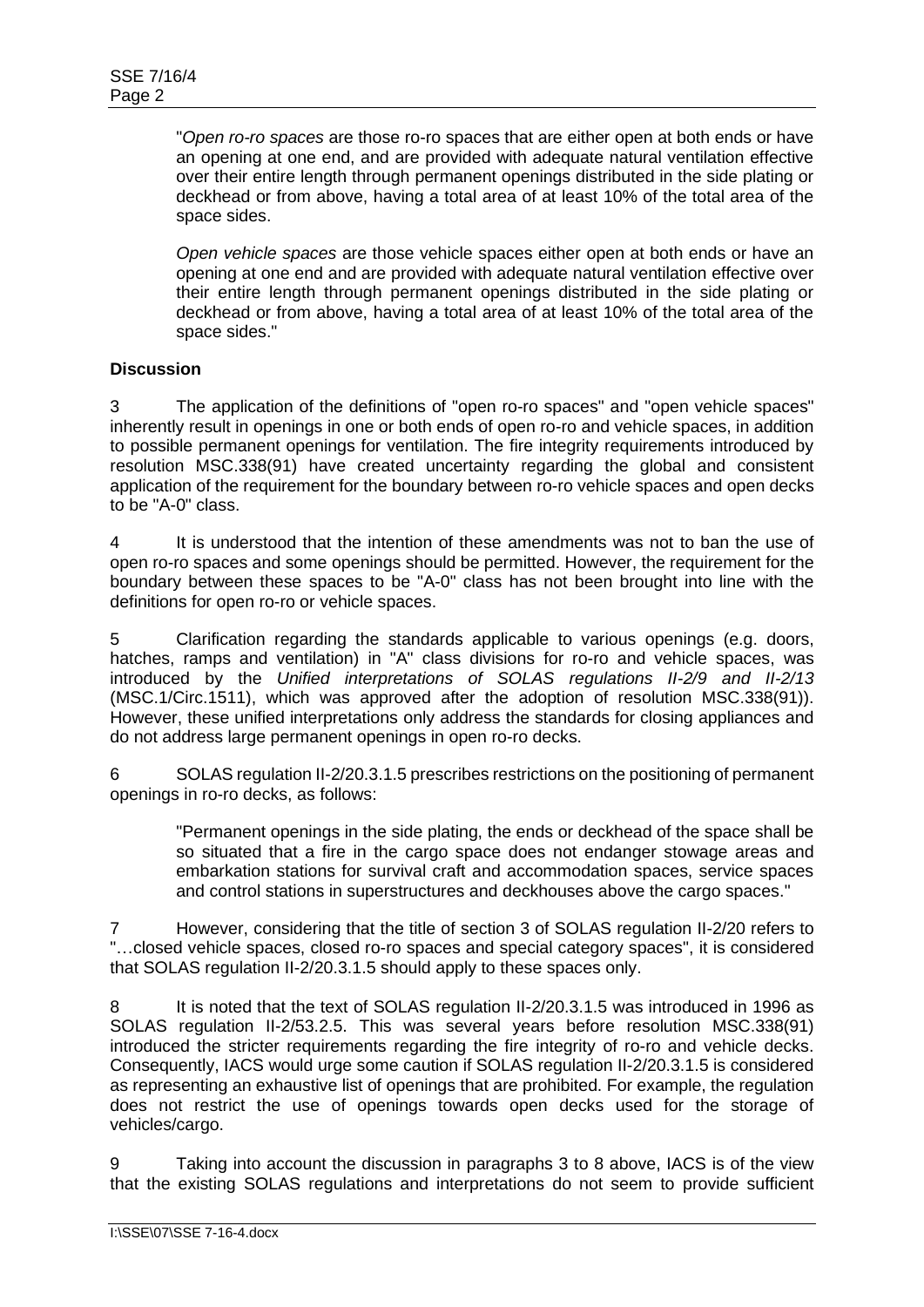guidance and clarification on the application of the requirement for the boundary between open ro-ro and vehicle decks and open decks (category 10) to be "A-0" class. To facilitate providing the necessary clarity, IACS has developed three different understandings expressed as a new "note" in tables 9.5 and 9.6 of SOLAS regulation II-2/9.2.3. The Sub-Committee is invited to consider these "understandings" with a view to providing the requested clarification.

10 Of the three proposed understandings, as set out in the annex to this document, IACS is of the opinion that "understanding 2" appears to be in line with the current SOLAS requirements.

11 Further, IACS considers that "understanding 1" and "understanding 3" will restrict openings in an open ro-ro deck towards cargo and vehicles stowed on an open deck. "Understanding 3" is the strictest and will ban any openings in horizontal "A" class divisions. "Understanding 3" is also attempting to address the issue of openings in the sides of recesses of ramps connecting an open ro-ro deck and an open deck, which may in some cases compromise the horizontal "A" class boundary.

## **Action requested of the Sub-Committee**

- 12 The Sub-Committee is invited to:
	- .1 consider the foregoing discussion, in particular the possible "understandings" set out in the annex, which IACS has formulated to address the uncertainty that currently exists; and
	- .2 if the Sub-Committee arrives at the requested clarification, provide its view on how this issue might be effectively and efficiently addressed, in particular whether an appropriate unified interpretation should be developed as an interim solution and, if so, note that IACS is prepared to develop such an interpretation for submission to SSE 8; and take action, as appropriate.

\*\*\*